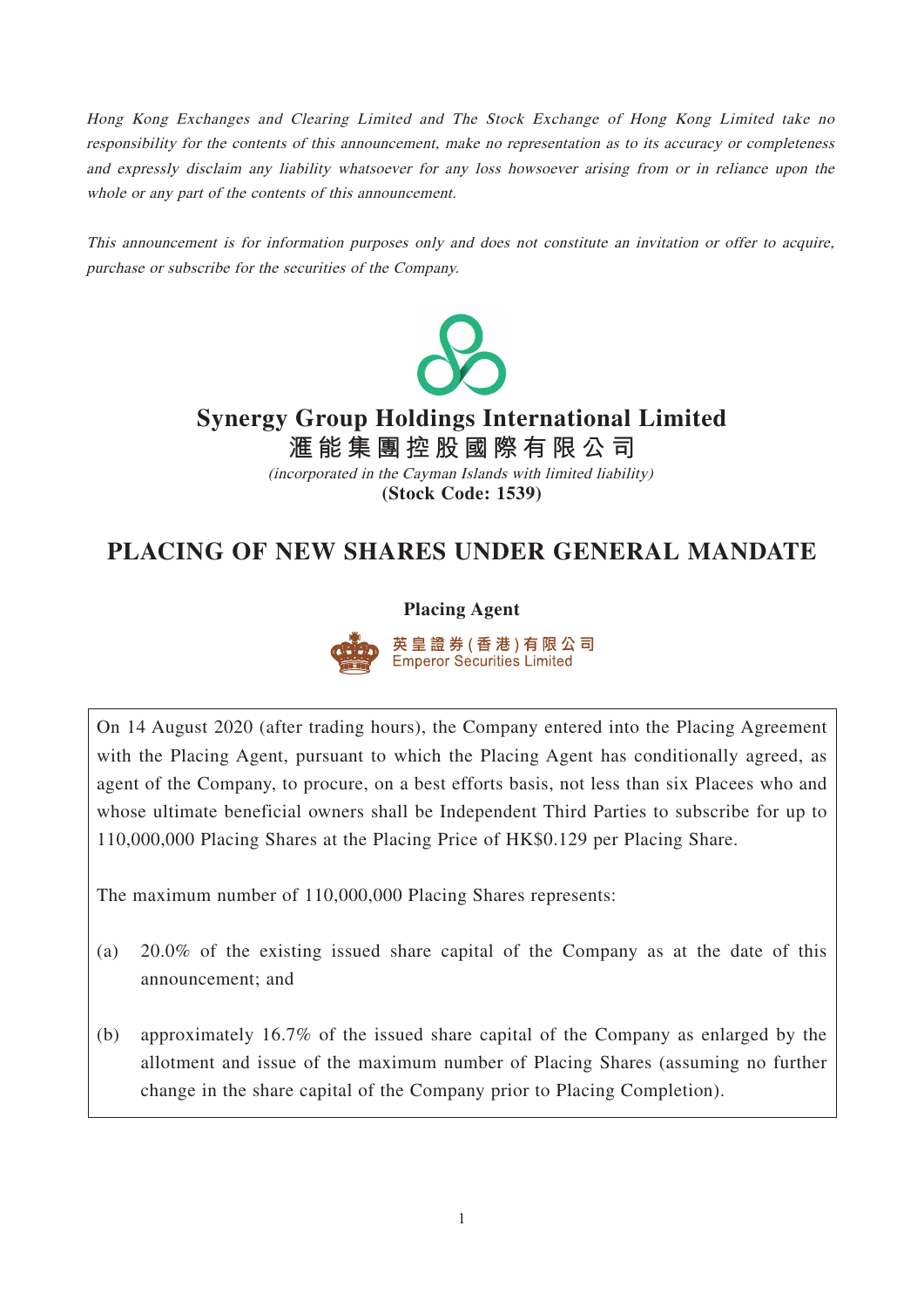The Placing Price of HK\$0.129 per Placing Share represents:

- (a) a discount of approximately 12.2% to the closing price of HK\$0.147 per Share as quoted on the Stock Exchange on 14 August 2020, being the date of the Placing Agreement; and
- (b) a discount of approximately 19.4% to the average closing price of HK\$0.160 per Share as quoted on the Stock Exchange for the last five consecutive trading days up to and including the date of the Placing Agreement.

The Placing Shares will be allotted and issued pursuant to the General Mandate and is not subject to further Shareholders' approval. An application will be made by the Company to the Listing Committee of the Stock Exchange for the listing of, and permission to deal in, the Placing Shares.

Assuming all the Placing Shares are fully placed, the gross proceeds from the Placing will be approximately HK\$14.2 million. The net proceeds, after deduction of all relevant expenses (including the placing commission and legal expenses) incidental to the Placing of approximately HK\$0.9 million, are estimated to be approximately HK\$13.3 million.

**Placing Completion is subject to the satisfaction of the conditions precedent under the Placing Agreement. As the Placing may or may not proceed, Shareholders and potential investors are advised to exercise caution when dealing in the Shares.**

## **PLACING AGREEMENT**

#### **Date**

14 August 2020 (after trading hours)

#### **Parties**

| Issuer        | $\therefore$ The Company     |
|---------------|------------------------------|
| Placing Agent | : Emperor Securities Limited |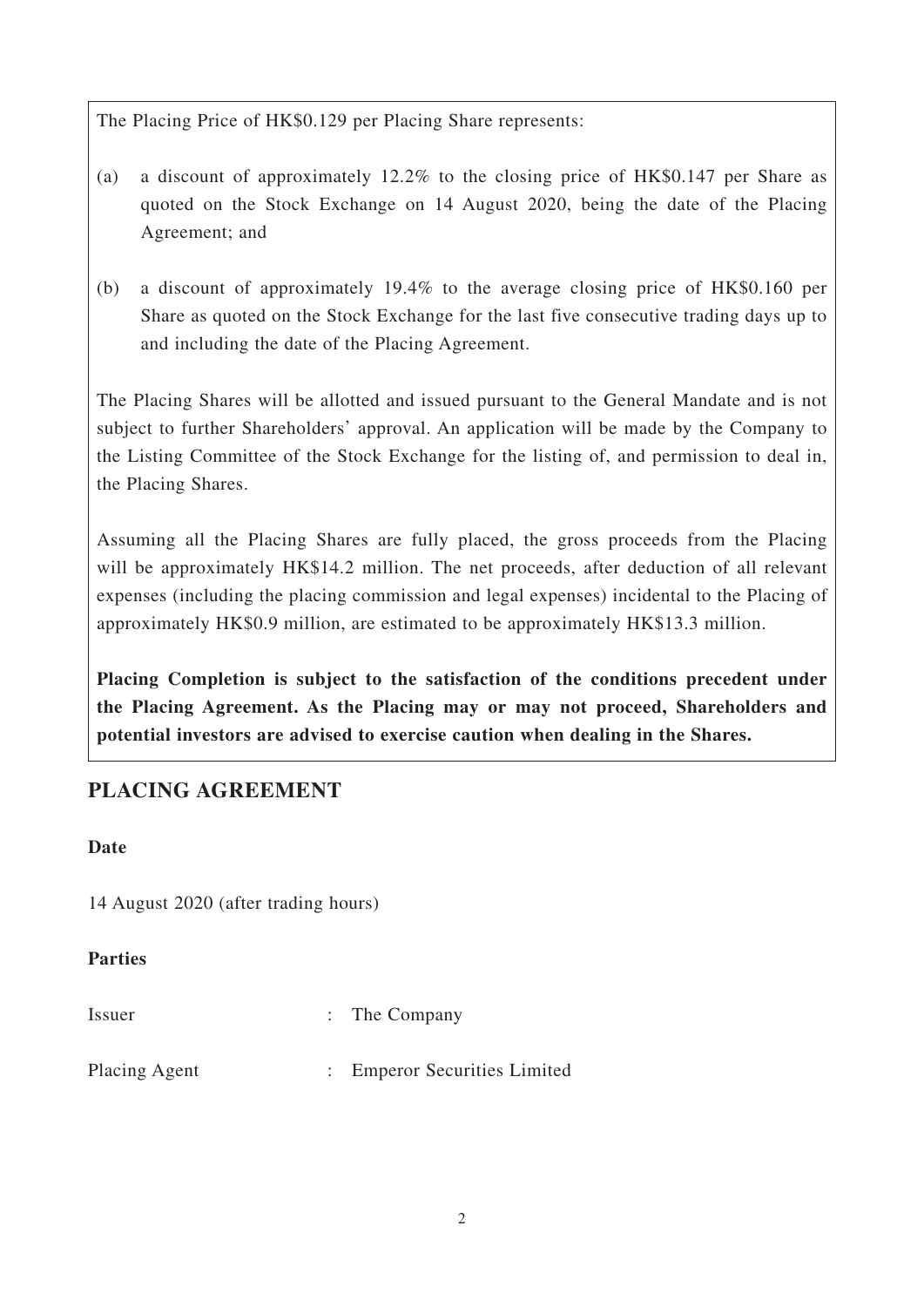To the best of the Directors' knowledge, information and belief having made all reasonable enquiries, the Placing Agent and its ultimate beneficial owner(s) are Independent Third Parties.

Pursuant to the terms of the Placing Agreement, the Placing Agent will receive a placing commission of 5% on the amount equal to the Placing Price multiplied by the number of Placing Shares successfully placed by the Placing Agent. The placing commission in respect of the Placing was negotiated on arm's length basis between the Company and the Placing Agent and was determined with reference to, among other things, the prevailing commission rate charged by other placing agents and the price performance of the Shares.

The Directors consider that the placing commission in respect of the Placing are fair and reasonable based on the current market conditions.

#### **Placees**

The Placing Shares will be placed on a best effort basis, to not less than six Placees. The Placing Agent will also use its reasonable endeavours to ensure that the Placees and their respective ultimate beneficial owners will be Independent Third Parties, and that none of the Placees will, immediately upon Placing Completion, become a substantial shareholder (as defined in the Listing Rules) of the Company.

#### **Placing Shares**

The maximum number of 110,000,000 Placing Shares represents:

- (a) 20.0% of the existing issued share capital of the Company as at the date of this announcement; and
- (b) approximately 16.7% of the issued share capital of the Company as enlarged by the allotment and issue of the maximum number of Placing Shares (assuming no further change in the share capital of the Company prior to Placing Completion).

The aggregate nominal value of the maximum of 110,000,000 Placing Shares is HK\$1,100,000.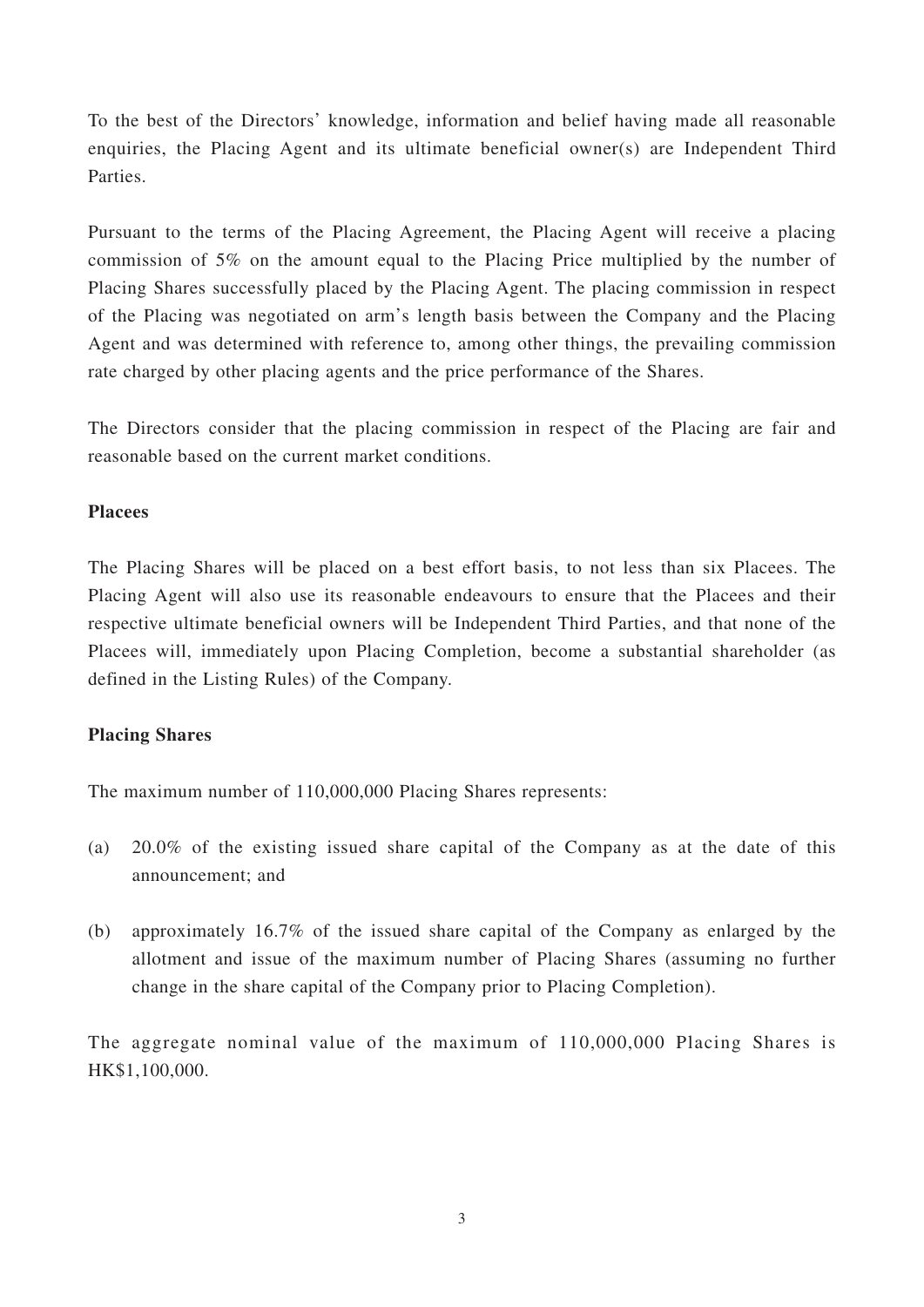The Placing Shares, when allotted and issued, will rank pari passu in all respects among themselves and with the Shares in issue on the date of allotment and issue of the Placing Shares.

#### **Placing Price**

The Placing Price of HK\$0.129 per Placing Share represents:

- (a) a discount of approximately 12.2% to the closing price of HK\$0.147 per Share as quoted on the Stock Exchange on 14 August 2020, being the date of the Placing Agreement; and
- (b) a discount of approximately 19.4% to the average closing price of HK\$0.160 per Share as quoted on the Stock Exchange for the last five consecutive trading days up to and including the date of the Placing Agreement.

After deduction of relevant expenses of the Placing, the net placing price per Placing Share is approximately HK\$0.121.

The Placing Price was arrived at after arm's length negotiations between the Company and the Placing Agent with reference to the prevailing market price and the recent trading performance of the Shares. The Directors consider that the Placing Price and the terms and conditions of the Placing Agreement are fair and reasonable and are in the interests of the Company and the Shareholders as a whole.

#### **Conditions of the Placing**

Completion is conditional upon the following conditions being fulfilled:

- (i) the passing by the Board of resolution to approve the Placing Agreement and the transactions contemplated thereunder; and
- (ii) the Listing Committee of the Stock Exchange granting or agreeing to grant the listing of, and permission to deal in, the Placing Shares with or without conditions.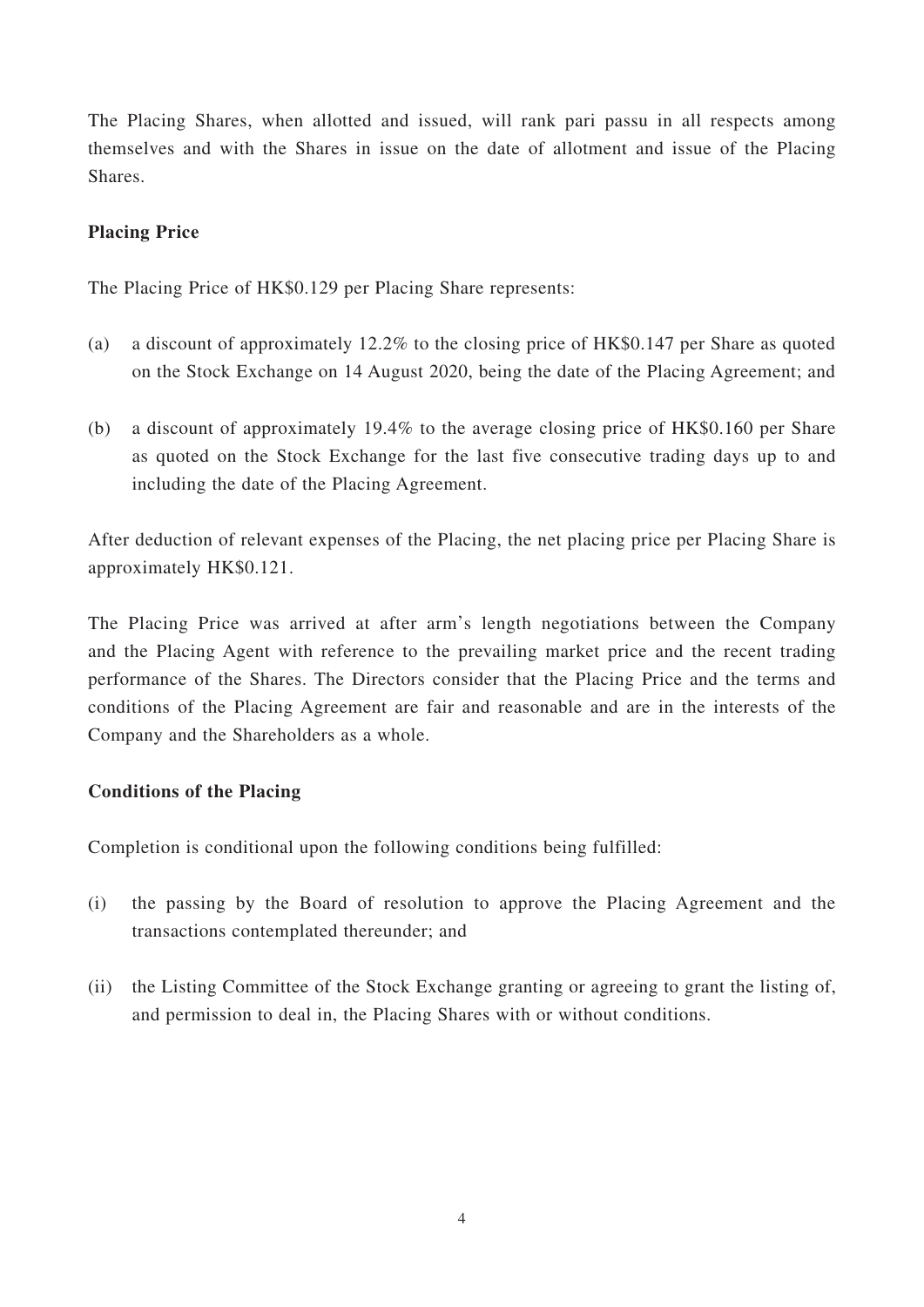If the above conditions are not fulfilled by 4 September 2020, or such later date as the Company and the Placing Agent may agree in writing, the Placing Agreement shall be terminated and all rights, obligations and liabilities of the parties thereunder in relation to the Placing shall cease and determine and that both parties shall be released from all their respective obligations pursuant to the Placing Agreement and neither party shall have any claim against the other party in respect of the Placing save for any antecedent breach.

#### **Placing Completion**

Placing Completion shall take place on a business date falling within three Business Days after the day on which all the conditions set out in the Placing Agreement have been fulfilled or such other date as the Company and the Placing Agent may agree in writing.

#### **Termination**

The Placing Agent may terminate the Placing Agreement without any liability to the Company, by notice in writing given to the Company at any time prior to 10:00 a.m. on the Completion Date upon the occurrence of the following events which, in the absolute opinion of the Placing Agent, has or may have a material adverse effect on the business or financial conditions or prospects of the Company or the Group taken as a whole or the success of the Placing or the full placement of all of the Placing Shares or otherwise make it inappropriate, inadvisable or inexpedient to proceed with the Placing on the terms and in the manner contemplated in the Placing Agreement if there develops, occurs or comes into force:

- (a) the occurrence of any event, development or change (whether or not local, national or international or forming part of a series of events, developments or changes occurring or continuing before, on and/or after the date thereof) and including an event or change in relation to or a development of an existing state of affairs of a political, military, industrial, financial, economic, fiscal, regulatory or other nature, resulting in a change in, or which may result in a change in, political, economic, fiscal, financial, regulatory or stock market conditions and which in the Placing Agent's absolute opinion would affect the success of the Placing; or
- (b) the imposition of any moratorium, suspension (for more than 7 consecutive trading days) or restriction on trading in securities generally on the Stock Exchange occurring due to exceptional financial circumstances or otherwise and which in the Placing Agent's absolute opinion, would affect the success of the Placing; or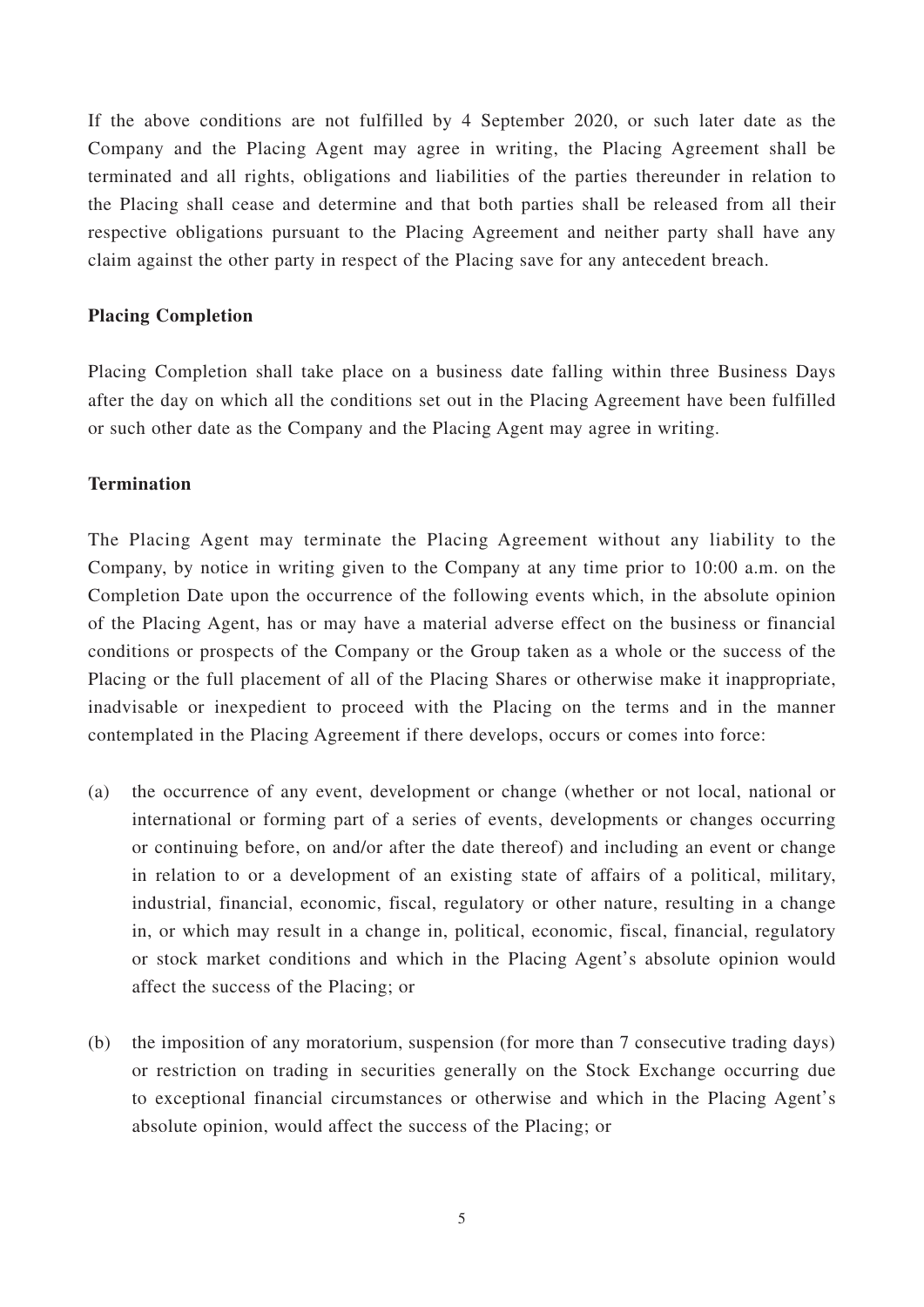- (c) any new law or regulation or change in existing laws or regulations or any change in the interpretation or application thereof by any court or other competent authority in Hong Kong or any other jurisdiction relevant to the Group and if in the Placing Agent's absolute opinion any such new law or change may affect the business or financial prospects of the Group and/or the success of the Placing; or
- (d) any litigation or claim being instigated against any member of the Group or its senior management, which has or may have a material adverse effect on the business or financial position of the Group and which in the Placing Agent's absolute opinion would affect the success of the Placing; or
- (e) any breach of any of the representations and warranties set out in the Placing Agreement comes to the knowledge of the Placing Agent or any event occurs or any matter arises on or after the date thereof and prior to the Completion Date which if it had occurred or arisen before the date thereof would have rendered any of such representations and warranties untrue or incorrect in a material respect or there has been a material breach by the Company of any other provision of the Placing Agreement; or
- (f) there is any material change (whether or not forming part of a series of changes) in market conditions which in the absolute opinion of the Placing Agent would materially and prejudicially affect the Placing or makes it inadvisable or inexpedient for the Placing to proceed.

Upon the giving of notice to the Company pursuant to the Placing Agreement, all obligations of each of the parties under the Placing Agreement shall cease and determine and no party shall have any claim against any other party in respect of any matter arising out of or in connection with the Placing Agreement except for any antecedent breach of any obligation and liabilities under the Placing Agreement.

## **APPLICATION FOR LISTING**

An application will be made by the Company to the Listing Committee of the Stock Exchange for the listing of, and permission to deal in, the Placing Shares.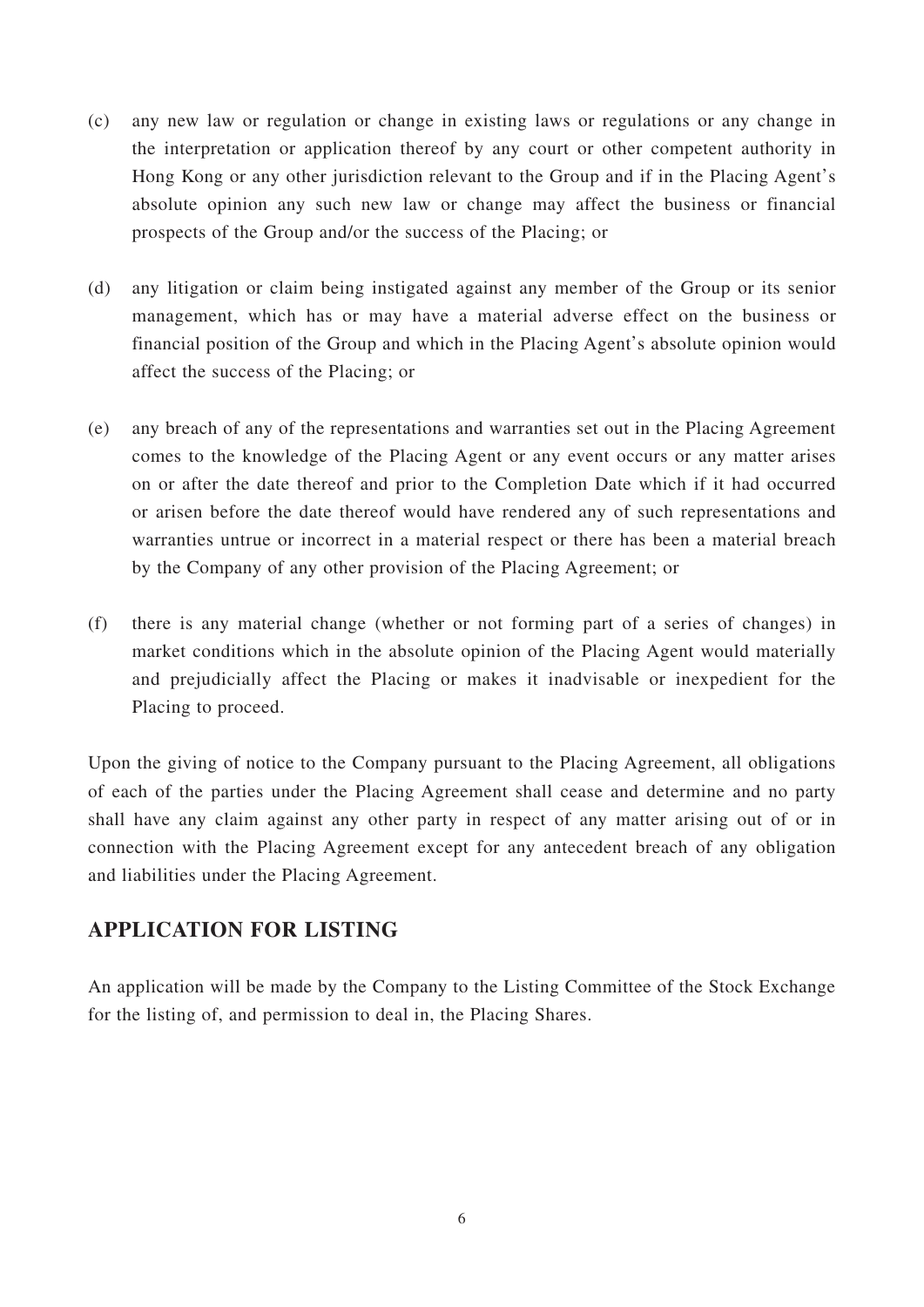## **GENERAL MANDATE TO ISSUE THE PLACING SHARES**

The Placing Shares will be allotted and issued under the General Mandate granted to the Directors pursuant to the resolution of the Shareholders passed at the AGM. The number of Shares which could be issued and allotted under the General Mandate is 110,000,000 Shares as at the date hereof. As such, the current General Mandate is sufficient for the issue and allotment of the Placing Shares. No separate approval of Shareholders is required for the Placing. As at the date of this announcement, no Share has been issued pursuant to the General Mandate.

## **REASONS FOR THE PLACING**

The Group is a leading integrated energy saving and management solutions and technologies provider headquartered in Hong Kong with presences in the PRC, Malaysia, Indonesia, and South Africa. The Group is principally engaged in the provision of leasing services of energy saving systems, consultancy service and artificial intelligence technology services, and trading of energy saving products.

The Directors consider the Placing offers a good opportunity for the Group to raise further capital and broaden the shareholders base of the Company thereby increasing the liquidity of the Shares as well as to strengthen the financial position of the Group. The Directors consider the terms of the Placing Agreement are on normal commercial terms and are fair and reasonable based on the current market conditions and in the interests of the Company and the Shareholders as a whole.

## **REASONS FOR THE PLACING AND USE OF PROCEEDS**

Assuming all the Placing Shares are fully placed, the gross proceeds from the Placing will be approximately HK\$14.2 million. The net proceeds, after deduction of all relevant expenses (including the placing commission and legal expenses) incidental to the Placing of approximately HK\$0.9 million, are estimated to be approximately HK\$13.3 million.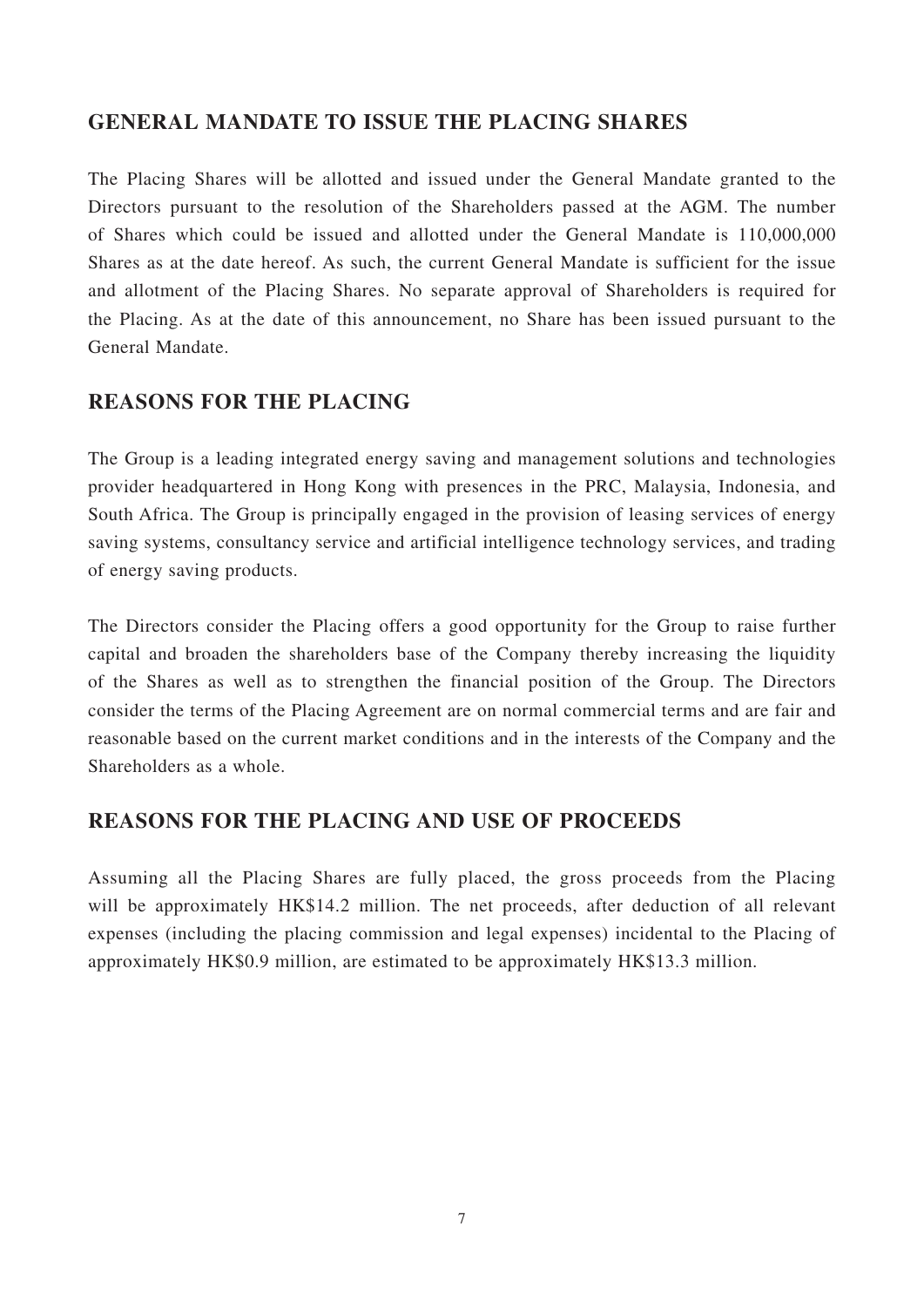The Company intends to use the net proceeds raised from the Placing for repayment of its borrowings.

## **EQUITY FUND RAISING ACTIVITIES IN THE PAST TWELVE MONTHS**

The Company has not conducted any issue of equity securities in the past twelve months immediately before the date of this announcement.

## **EFFECT OF THE PLACING ON SHAREHOLDING STRUCTURE**

Assuming no new Shares are issued before Placing Completion, the shareholding structure of the Company as at the date of this announcement and immediately after the issue of all Placing Shares are as follows:

|                                        |                                                     |              | <b>Shareholding immediately</b>                 |              |
|----------------------------------------|-----------------------------------------------------|--------------|-------------------------------------------------|--------------|
|                                        | Shareholding as at the date of this<br>announcement |              | after the issue of all<br><b>Placing Shares</b> |              |
|                                        |                                                     |              |                                                 |              |
|                                        |                                                     | Approximate  | Approximate                                     |              |
|                                        | Number of                                           | shareholding | Number of                                       | shareholding |
| Name of the Shareholder                | shares held                                         | percentage   | shares held                                     | percentage   |
| Abundance Development Limited (note 1) | 53,249,204                                          | 9.68%        | 53,249,204                                      | 8.07%        |
| Mr. Lam Arthur <i>(note 2)</i>         | 37,514,437                                          | 6.82%        | 37,514,437                                      | 5.68%        |
| Mr. Cheung Yick Hung Jackie (note 3)   | 100,000                                             | $0.02\%$     | 100,000                                         | 0.01%        |
| The Placees                            |                                                     | -            | 110,000,000                                     | 16.67%       |
| Other public Shareholders              | 459, 136, 359                                       | 83.48%       | 459, 136, 359                                   | 69.57%       |
| <b>Total</b>                           | 550,000,000                                         | $100.00\%$   | 660,000,000                                     | $100.00\%$   |

Notes:

- 1. Abundance Development Limited is wholly-owned by Mr. Wong Man Fai Mansfield, an executive Director.
- 2. Mr. Lam Arthur is an executive Director.
- 3. Mr. Cheung Yick Hung Jackie is an independent non-executive Director.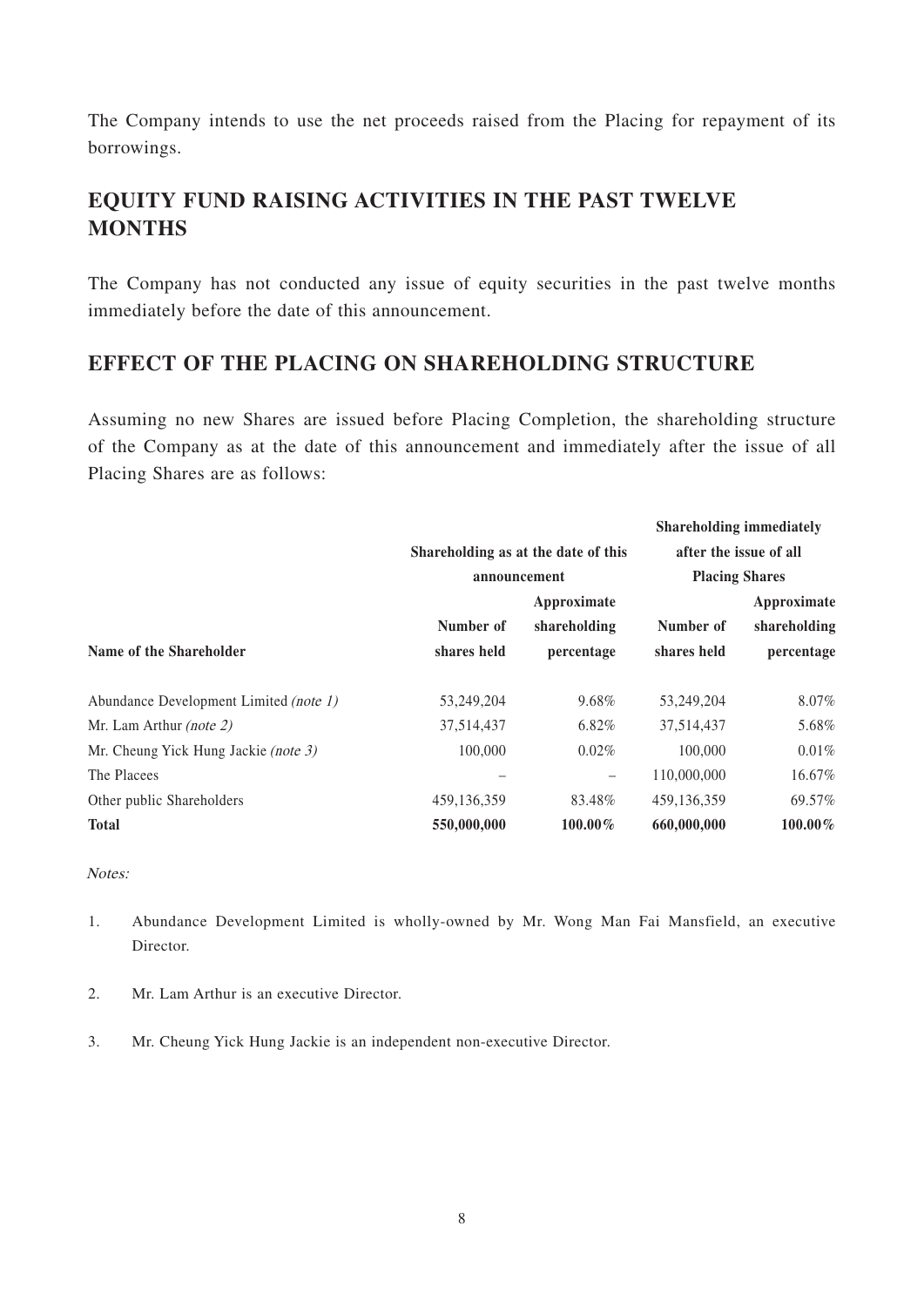## **PUBLIC FLOAT**

The Company will be able to comply with the public float requirement under the Listing Rules immediately after Placing Completion.

**Placing Completion is subject to the satisfaction of the conditions precedent under the Placing Agreement. As the Placing may or may not proceed, Shareholders and potential investors are advised to exercise caution when dealing in the Shares.**

## **DEFINITIONS**

In this announcement, the following expressions shall have the meaning set out below unless the context requires otherwise:

| "AGM"             | the annual general meeting of the Company held on 16<br>September 2019                                                                                                                                                                                                        |
|-------------------|-------------------------------------------------------------------------------------------------------------------------------------------------------------------------------------------------------------------------------------------------------------------------------|
| "Board"           | the board of Directors                                                                                                                                                                                                                                                        |
| "Business Day"    | any day (other than a Saturday or Sunday) on which banks in<br>Hong Kong are open for general banking business                                                                                                                                                                |
| "Company"         | Synergy Group Holdings International Limited 滙能集團控<br>股國際有限公司, a company incorporated in the Cayman<br>Islands with limited liability, the Shares of which are listed<br>on the Main Board of the Stock Exchange                                                              |
| "Completion Date" | a day within three Business Days after the date on which<br>all the conditions set out in the Placing Agreement have<br>fulfilled (or such other date as the Company and the Placing<br>Agent may agree in writing) and on which completion of the<br>Placing will take place |
| "Director(s)"     | the director(s) of the Company                                                                                                                                                                                                                                                |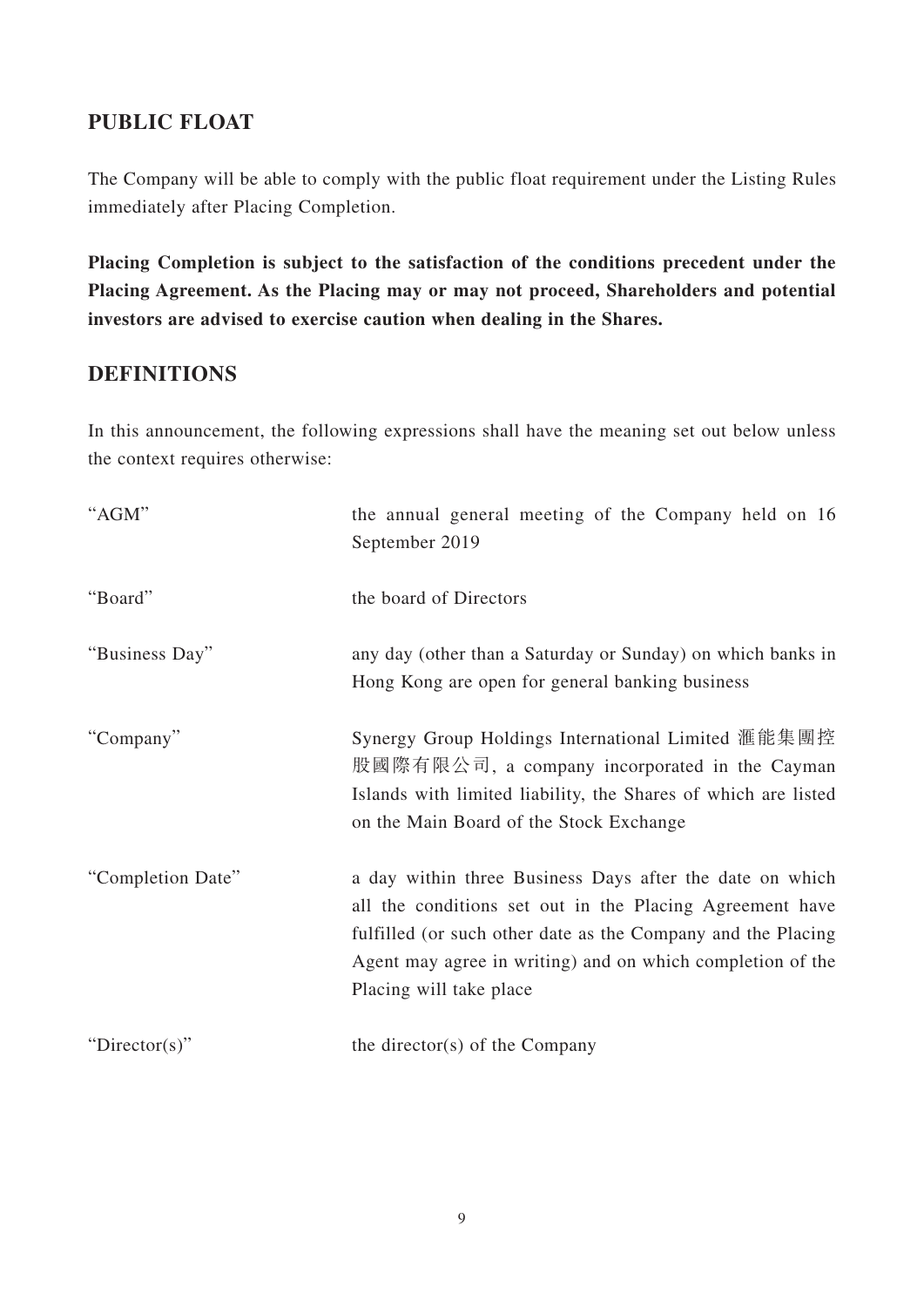| "General Mandate"              | the general mandate to issue shares granted to the Directors<br>pursuant to the resolutions of the Shareholders passed at the<br><b>AGM</b>                                                                                                                                                              |
|--------------------------------|----------------------------------------------------------------------------------------------------------------------------------------------------------------------------------------------------------------------------------------------------------------------------------------------------------|
| "Group"                        | the Company and its subsidiaries from time to time                                                                                                                                                                                                                                                       |
| "HK\$"                         | Hong Kong dollars, the lawful currency of Hong Kong                                                                                                                                                                                                                                                      |
| "Hong Kong"                    | the Hong Kong Special Administrative Region of the<br>People's Republic of China                                                                                                                                                                                                                         |
| "Independent Third<br>Parties" | individual(s) or company(ies) which is/are independent of<br>and not connected with (within the meaning of the Listing<br>Rules) any member company of the Group, the Directors,<br>chief executives and substantial shareholders of the<br>Company and its subsidiaries and their respective associates |
| "Listing Rules"                | the Rules Governing the Listing of Securities on the Stock<br>Exchange, as amended from time to time                                                                                                                                                                                                     |
| " $Place(s)$ "                 | any professional, institutional or other investor(s) procured<br>by the Placing Agent or its agent(s) to subscribe for any<br>Placing Shares pursuant to the Placing Agreement                                                                                                                           |
| "Placing"                      | the placing, on a best efforts basis, of up to 110,000,000<br>Placing Shares on and subject to the terms and condition set<br>out in the Placing Agreement                                                                                                                                               |
| "Placing Agent"                | Emperor Securities Limited, a licensed corporation to<br>carry on business in type 1 regulated activity (dealing<br>in securities) and type 4 regulated activity (advising on<br>securities) under the Securities and Futures Ordinance<br>(Chapter 571 of the Laws of Hong Kong)                        |